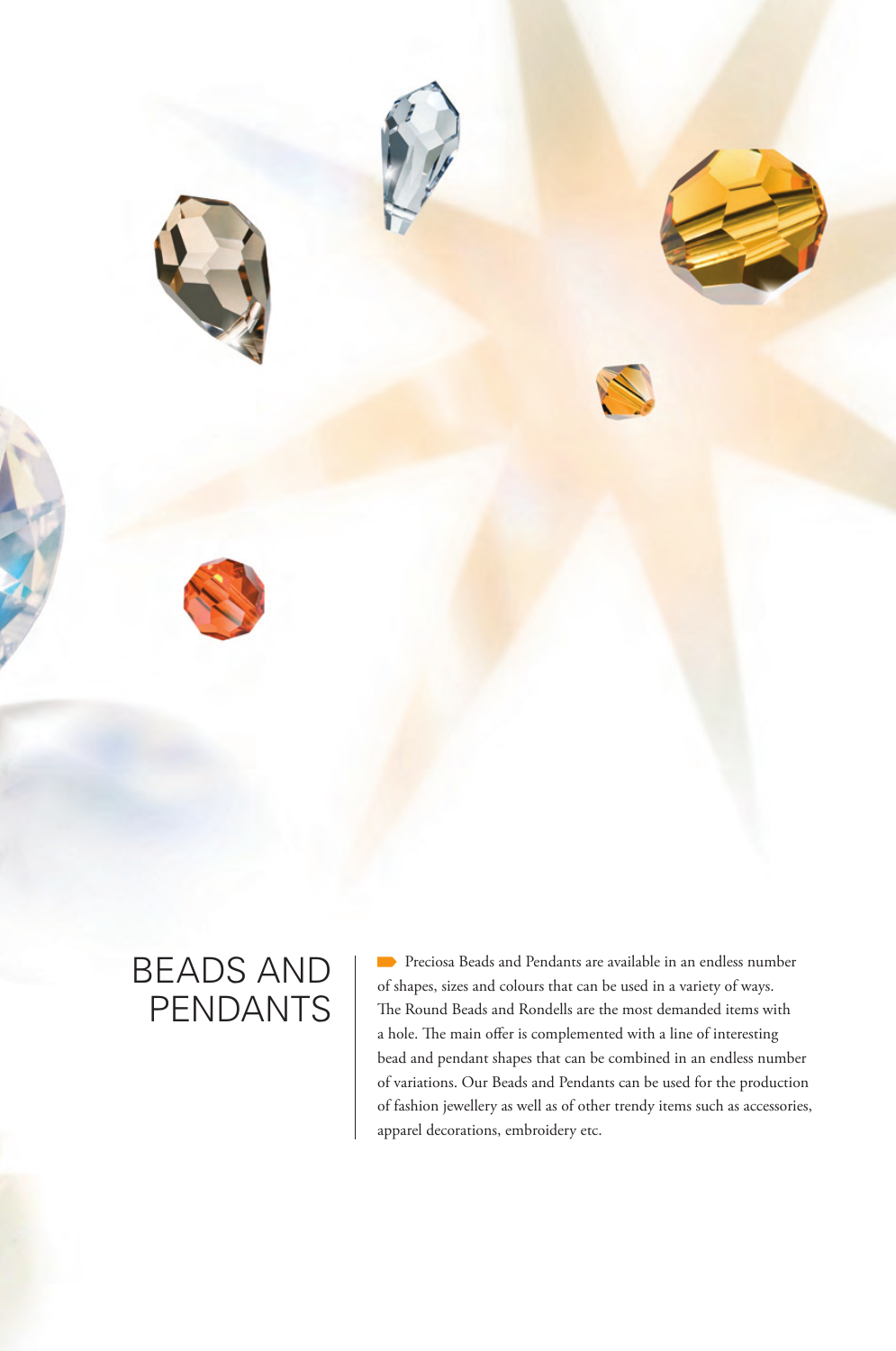# Colours Coatings

 $\ddot{\bullet}$ 

O

0



Light Rose 70120

Pink Sapphire 70220 Rose

Fuchsia 70350

70010



Hyacinth  $90040$ 

Light Siam 90070

Siam 90090

Garnet 90120

Amethyst 20050

Light Burgundy 90095

Light Amethyst 20020

Violet 20310

> Tanzanite 20410





Smoked Topaz 10220



Crystal Argent Flare 00030 AgF



00030 Vel Crystal Honey 00030 Hon

Crystal Velvet\*

Crystal Celsian 00030 Cel

00030 BdF Crystal Golden Flare\* \*\*\*\* 00030 GlF

Crystal Aurum\* 00030 Aur

Crystal Blond Flare\*



Crystal Capri Gold\* 00030 CaG



Crystal Venus 00030 Ven



Crystal Marea\* \*\*\*  $n$ 00030 Mar



Crystal Volcano\* \*\*\*



Crystal Vitrail Light\* \*\*\* 00030 VL



Crystal Vitrail Medium\* \*\*\* 00030 VM



Crystal Viridian\* 00030 Vir



Crystal Lagoon\* 00030 Lag



Crystal Bermuda Blue\* \*\*\* 00030 BBl

#### **NOTE:**

**Coatings which are not in the standard offer are available only on a special request.**

- **\*** Products with these coatings are not resistant to plating and similar processing.
- **\*\*** AB coating is not available on Turquoise and White Opal colours.<br>**\*\*\*** Mar Vol. VL, VM, BBI and Hel are only available on MC Bead Bor Mar, Vol, VL, VM, BBI and Hel are only available on MC Bead Rondell 4 and 6 mm.
- **\*\*\*\*** Golden Flare coating is only available on MC Beads: Round – regular cut, Rondell.



Crystal Heliotrope\* \*\*\* 00030 Hel

Crystal Valentinite\* 00030 Val

Crystal Labrador\* 00030 Lab

Jet Light Hematite\* 23980 LtHem

Jet Hematite\* 23980 Hem















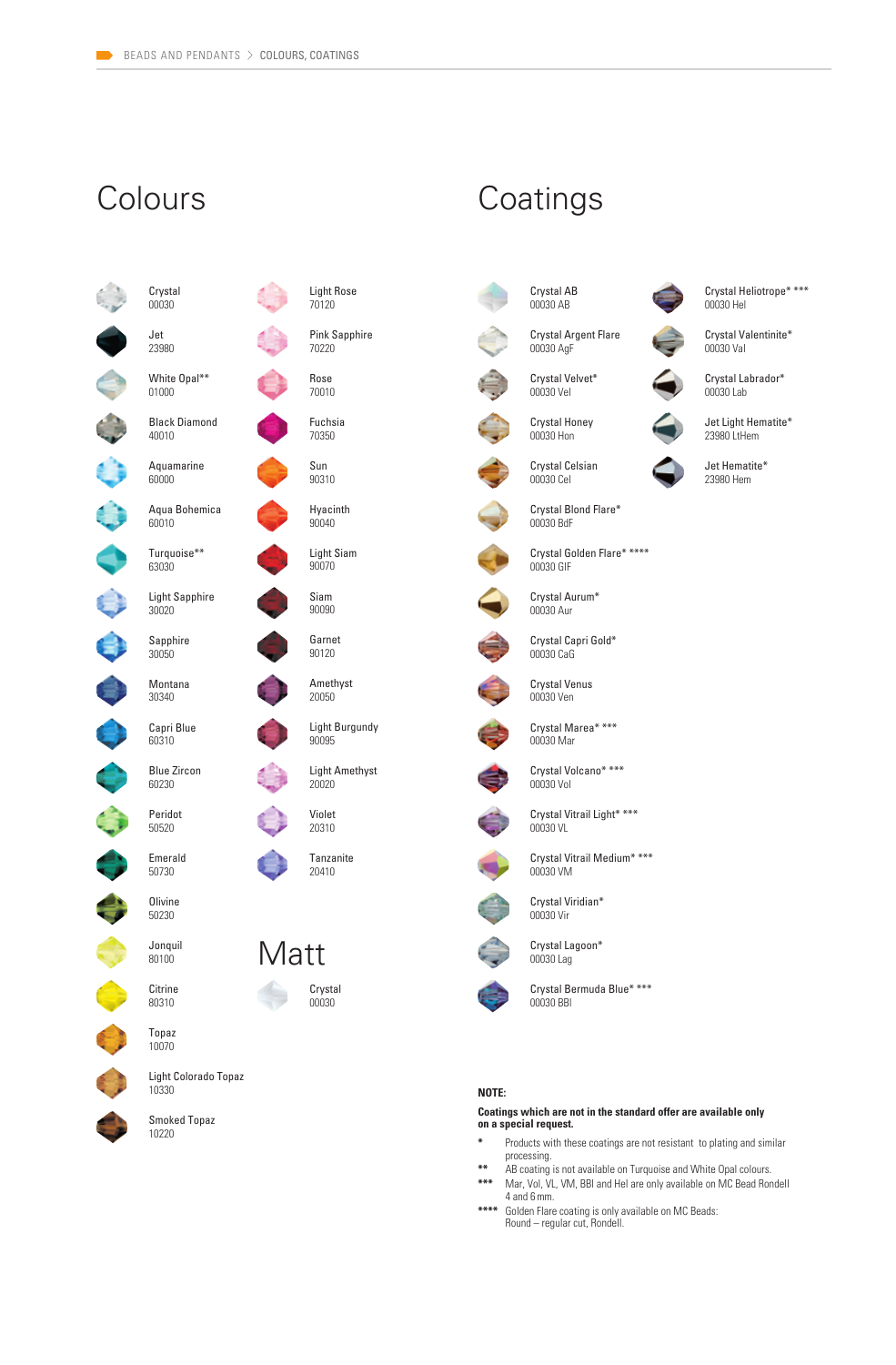| 00030Crystal                          |  |
|---------------------------------------|--|
| 00030 200** AB Crystal AB             |  |
| 00030 225** Cel Crystal Celsian       |  |
| 00030 226** Val Crystal Valentinite   |  |
| 00030 234** Ven. Crystal Venus        |  |
| 00030 235** Hon Crystal Honey         |  |
| 00030 236** Vir Crystal Viridian      |  |
| 00030 237** Lag. Crystal Lagoon       |  |
| 00030 238** GIF Crystal Golden Flare  |  |
| 00030 239** BdF. Crystal Blond Flare  |  |
| 00030 242** AgF. Crystal Argent Flare |  |
| 00030 262** Aur. Crystal Aurum        |  |
| 00030 265** VL. Crystal Vitrail Light |  |
| 00030 270** Lab. Crystal Labrador     |  |
| 00030 271** CaG Crystal Capri Gold    |  |
| 00030 279** Vel Crystal Velvet        |  |
| 00030 280** Mar Crystal Marea         |  |
| 00030 281** VM Crystal Vitrail Medium |  |
| 00030 295** HelCrystal Heliotrope     |  |
| 00030 296** BBI. Crystal Bermuda Blue |  |
| 00030 299** Vol Crystal Volcano       |  |
|                                       |  |
| 10070Topaz                            |  |
|                                       |  |
|                                       |  |
|                                       |  |
|                                       |  |
| 20310Violet                           |  |
|                                       |  |
|                                       |  |
| 20410Tanzanite                        |  |
| 23980Jet                              |  |
| 23980 200** AB Jet AB                 |  |
| 23980 207** LtHem Jet Light Hematite  |  |
| 23980 272** Hem Jet Hematite          |  |
|                                       |  |
| 30050Sapphire                         |  |
| 30340 Montana                         |  |
|                                       |  |
|                                       |  |
| 50520 Peridot                         |  |
|                                       |  |
| 60000Aquamarine                       |  |
| 60230 Blue Zircon                     |  |
|                                       |  |
| $63030$ Turquoise                     |  |
| 70010Rose                             |  |
| 70120 Light Rose                      |  |
|                                       |  |
| 70350Fuchsia                          |  |
| 80100Jonquil                          |  |
| 80310Citrine                          |  |
|                                       |  |
| 90040Hyacinth<br>90070Light Siam      |  |
| 90090Siam                             |  |
| 90095 Light Burgundy                  |  |
| 90120Garnet                           |  |
| 90310Sun                              |  |

# Numerical order Alphabetic order

| Α | Amethyst 20050                        |  |
|---|---------------------------------------|--|
|   | Aqua Bohemica 60010                   |  |
|   | Aquamarine  60000                     |  |
| B |                                       |  |
|   | Blue Zircon 60230                     |  |
| C |                                       |  |
|   |                                       |  |
|   | Crystal 00030                         |  |
|   |                                       |  |
|   | Crystal Argent Flare  00030 242** AgF |  |
|   |                                       |  |
|   | Crystal Bermuda Blue. 00030 296** BBI |  |
|   | Crystal Blond Flare  00030 239** BdF  |  |
|   | Crystal Capri Gold 00030 271** CaG    |  |
|   | Crystal Celsian 00030 225** Cel       |  |
|   | Crystal Golden Flare 00030 238** GIF  |  |
|   | Crystal Heliotrope  00030 295** Hel   |  |
|   | Crystal Honey 00030 235** Hon         |  |
|   | Crystal Labrador  00030 270** Lab     |  |
|   | Crystal Lagoon 00030 237** Lag        |  |
|   | Crystal Marea  00030 280** Mar        |  |
|   | Crystal Valentinite 00030 226** Val   |  |
|   | Crystal Velvet 00030 279** Vel        |  |
|   |                                       |  |
|   | Crystal Venus 00030 234** Ven         |  |
|   |                                       |  |
|   | Crystal Vitrail Light  00030 265** VL |  |
|   | Crystal Vitrail Medium 00030 281** VM |  |
|   | Crystal Volcano 00030 299** Vol       |  |
| Е | Emerald 50730                         |  |
| F |                                       |  |
| G | Garnet 90120                          |  |
| н |                                       |  |
| J |                                       |  |
|   |                                       |  |
|   |                                       |  |
|   | Jet Light Hematite 23980 207** LtHem  |  |
|   |                                       |  |
| L | Light Amethyst 20020                  |  |
|   | Light Burgundy 90095                  |  |
|   | Light Colorado Topaz  10330           |  |
|   |                                       |  |
|   | Light Sapphire  30020                 |  |
|   | Light Siam 90070                      |  |
| М |                                       |  |
| 0 |                                       |  |
| P | Peridot 50520                         |  |
|   | Pink Sapphire 70220                   |  |
| R |                                       |  |
| S | Sapphire  30050                       |  |
|   |                                       |  |
|   |                                       |  |
|   |                                       |  |
| т | Tanzanite  20410                      |  |
|   | Topaz 10070                           |  |
|   |                                       |  |
| V |                                       |  |
| w | White Opal  01000                     |  |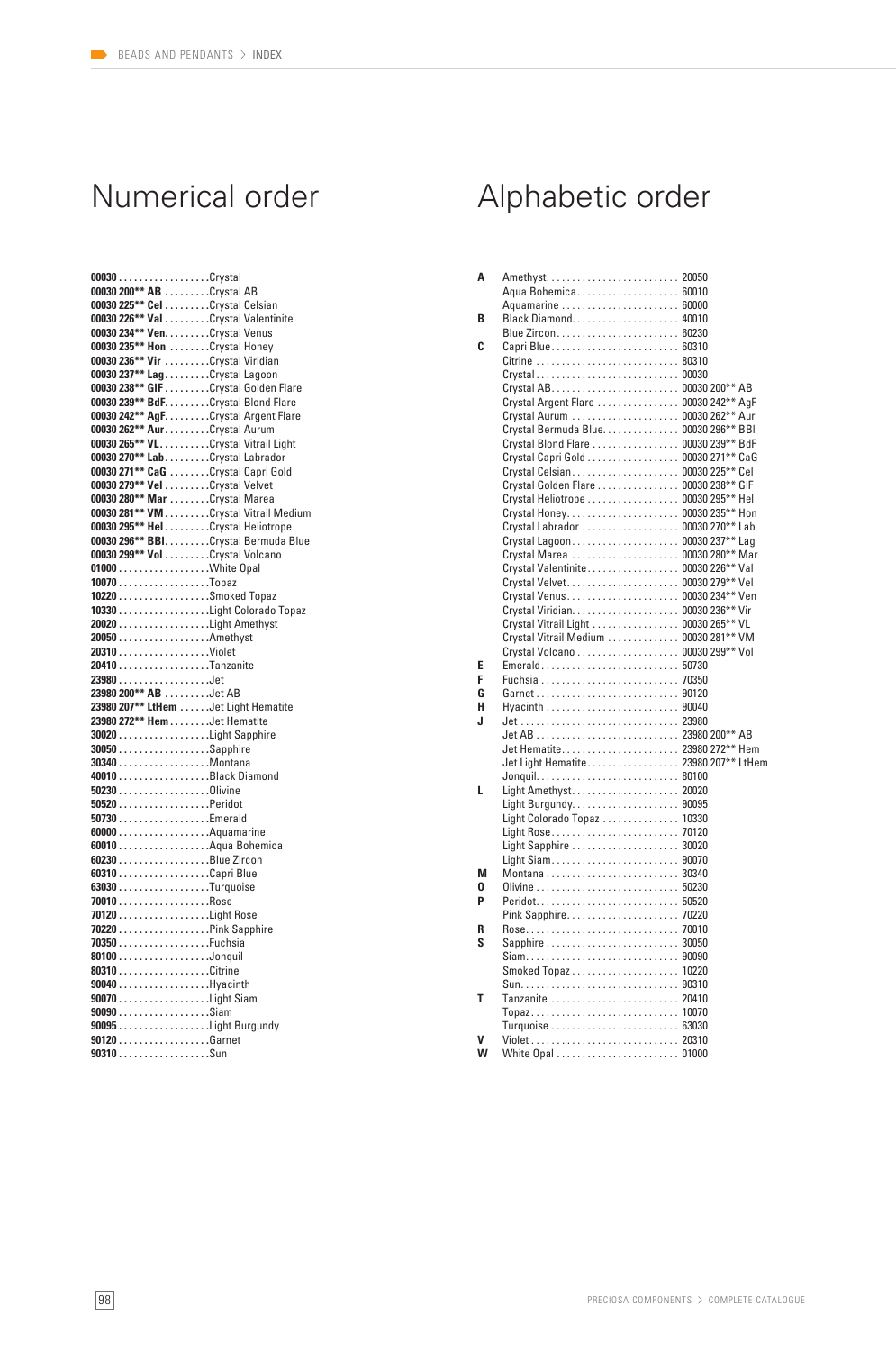# Beads

Preciosa Machine Cut Beads are precisely cut. Their durability and perfection of cut assure jewellery manufacturers that the crystal will not wear down or lose its brilliance. Our exclusive colour selection of assorted red shades is one of the largest in the marketplace. MC Beads have multiple uses. They can be used in jewellery production by stringing them or in the clothing industry by sewing them on. They are also ideal for hobby and craft enthusiasts.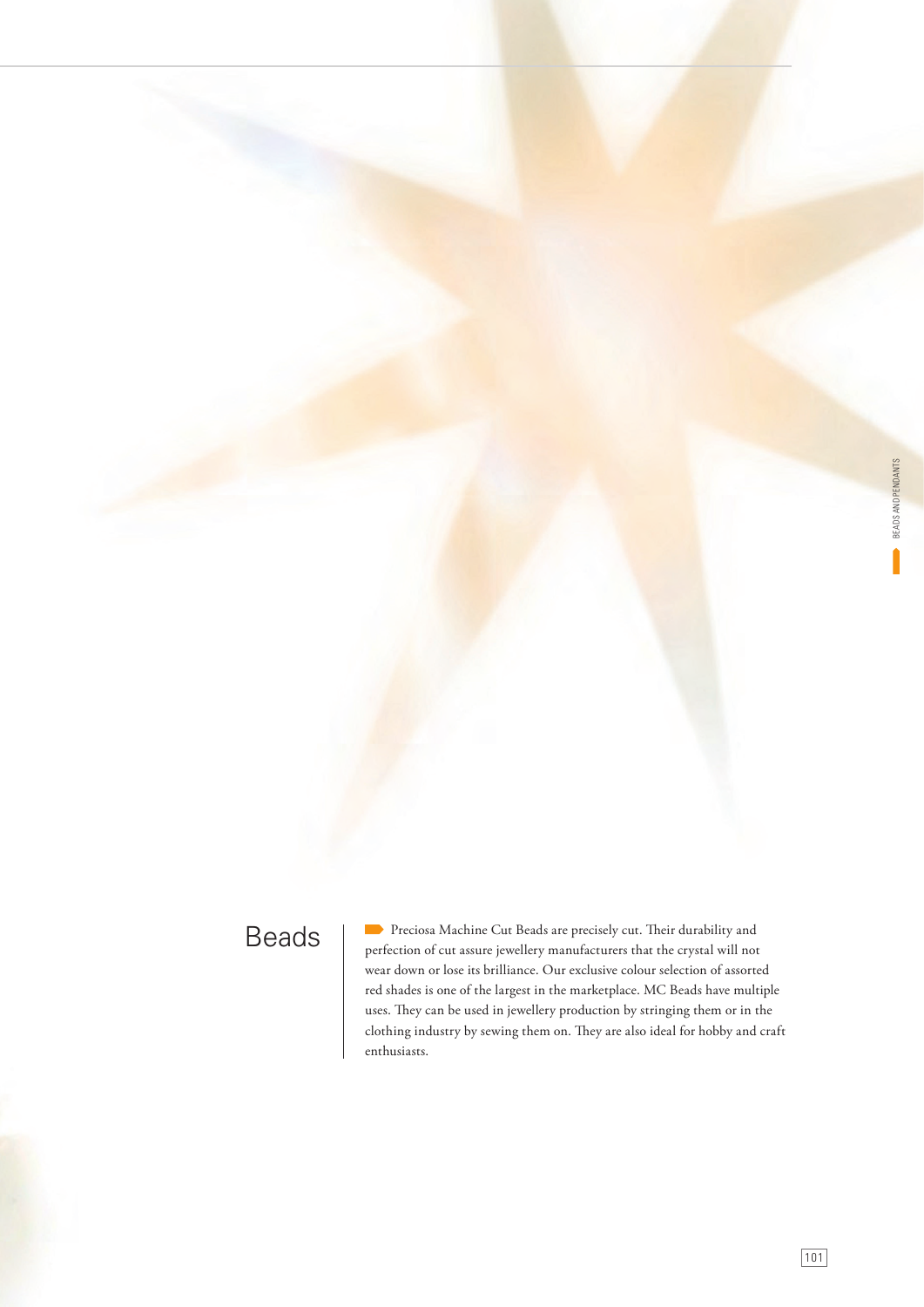## **Overview**

### BEADS

mm 3, 4, 5, 6, 8, 10 MC Bead Round – Regular Cut | **ART. 451 19 602**



mm 6, 8, 10 MC Bead Round – Rich Cut | **ART. 451 19 603**



mm 3, 4, 5, 6, 8, 10 MC Bead Rondell | **ART. 451 69 302**



mm 3×5, 4×6 MC Bead Spacer | **ART. 451 49 301**



mm 6, 8, 12 MC Bead Bellatrix | **ART. 451 19 002**



mm 6×4, 7.5×5, 9×6, 10.5×7 MC Bead Olive | **ART. 451 29 901**



mm 9×6, 10.5×7, 12×8, 13.5×9 MC Bead Pear | **ART. 451 55 001**



mm 15×6 MC Bead Oat 301 | **ART. 451 52 301**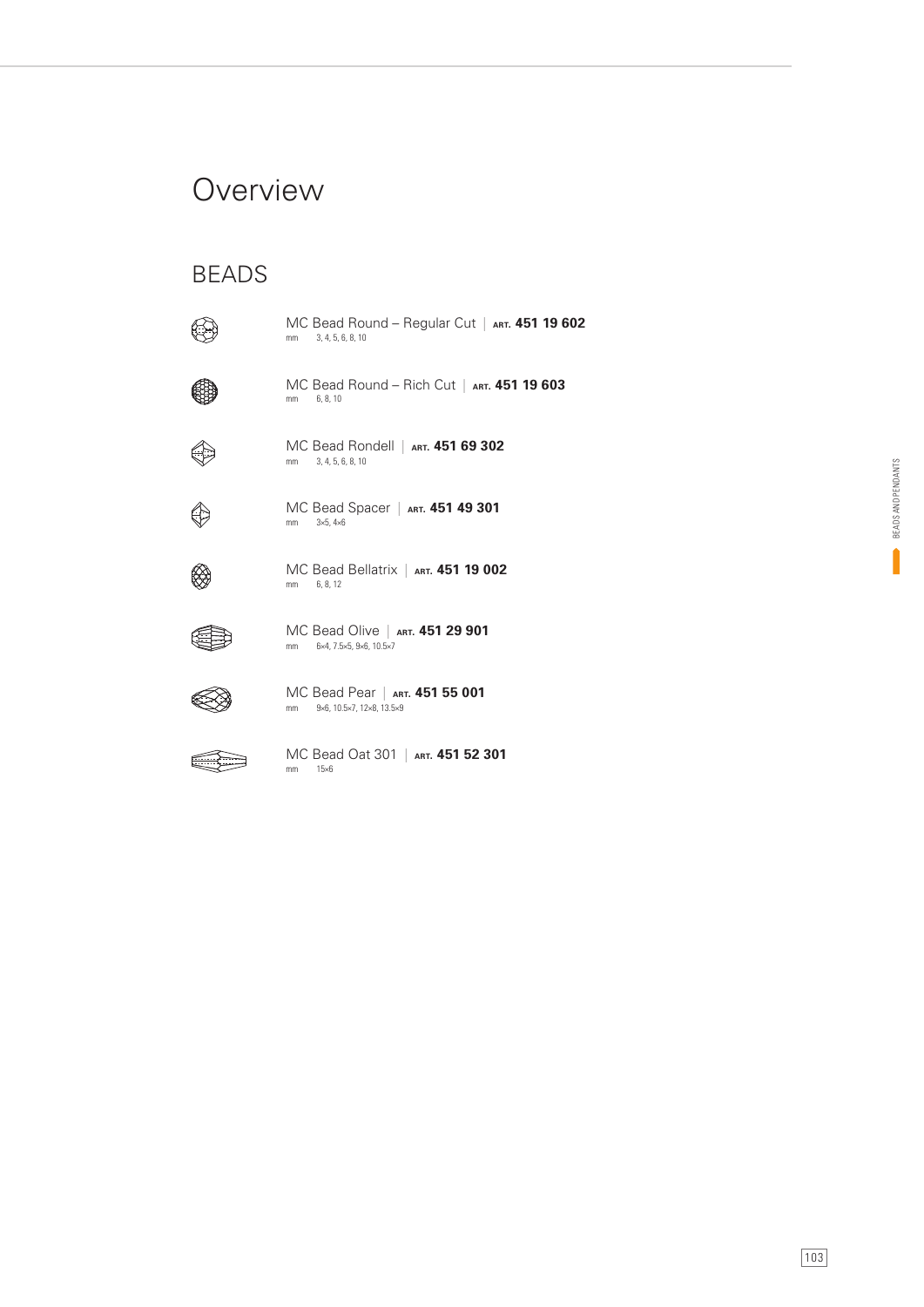

## MC Bead Round – Regular Cut | **ART. 451 19 602**

| <b>COLOUR</b>                      |      |  | ە<br>Þ | ⇘ | G,<br>$\mathcal{S}$ | Ş |
|------------------------------------|------|--|--------|---|---------------------|---|
| ۲<br>Crystal<br>00030              |      |  |        |   |                     |   |
| ۰<br><b>Crystal AB</b><br>00030    | (HC) |  |        |   |                     |   |
| Ò<br>Crystal AgF  <br>00030        | (HC) |  |        |   |                     |   |
| Crystal Aur  <br>00030             | (HC) |  |        |   |                     |   |
| Crystal Aur 2x   00030             | (FC) |  |        |   |                     |   |
| Crystal Cel  <br>00030             | (HC) |  |        |   |                     |   |
| ۰<br>Crystal GIF 2x  <br>00030     | (FC) |  |        |   |                     |   |
| Ф<br><b>Crystal Hon</b><br>00030   | (HC) |  |        |   |                     |   |
| ◒<br><b>Crystal Lab</b><br>00030   | (HC) |  |        |   |                     |   |
| Crystal Lab 2x   00030             | (FC) |  |        |   |                     |   |
| <b>Crystal Lag</b><br>00030<br>0   | (HC) |  |        |   |                     |   |
| e<br><b>Crystal Val</b><br>00030   | (HC) |  |        |   |                     |   |
| ۸<br>Crystal Vel  <br>00030        | (HC) |  |        |   |                     |   |
| <b>Crystal Ven</b><br>e<br>00030   | (HC) |  |        |   |                     |   |
| <b>Crystal Vir</b><br>00030        | (HC) |  |        |   |                     |   |
| 23980<br>Jet                       |      |  |        |   |                     |   |
| Jet AB<br>23980                    | (HC) |  |        |   |                     |   |
| Jet Hem<br>23980                   | (HC) |  |        |   |                     |   |
| Jet Hem $2 \times 23980$           | (FC) |  |        |   |                     |   |
| Jet LtHem $2 \times 23980$         | (FC) |  |        |   |                     |   |
|                                    |      |  |        |   |                     |   |
| <b>Colours AB</b>                  | (HC) |  |        |   |                     |   |
| Amethyst   20050                   |      |  |        |   |                     |   |
| o<br>Aqua Bohemica<br>60010        |      |  |        |   |                     |   |
| ۵<br><b>Black Diamond</b><br>40010 |      |  |        |   |                     |   |
| Capri Blue   60310                 |      |  |        |   |                     |   |
| Citrine $ 80310$                   |      |  |        |   |                     |   |
| Emerald<br>50730                   |      |  |        |   |                     |   |
| <b>Fuchsia</b><br>70350            |      |  |        |   |                     |   |
| Garnet<br>90120                    |      |  |        |   |                     |   |
| Hyacinth $  90040$                 |      |  |        |   |                     |   |
| Jonquil $ 80100$<br>5              |      |  |        |   |                     |   |
| ۰<br>Light Amethyst   20020        |      |  |        |   |                     |   |
| Light Burgundy   90095<br>O        |      |  |        |   |                     |   |
| O<br>Light Colorado Topaz   10330  |      |  |        |   |                     |   |
| ۰<br><b>Light Rose</b><br>70120    |      |  |        |   |                     |   |
|                                    |      |  |        |   |                     |   |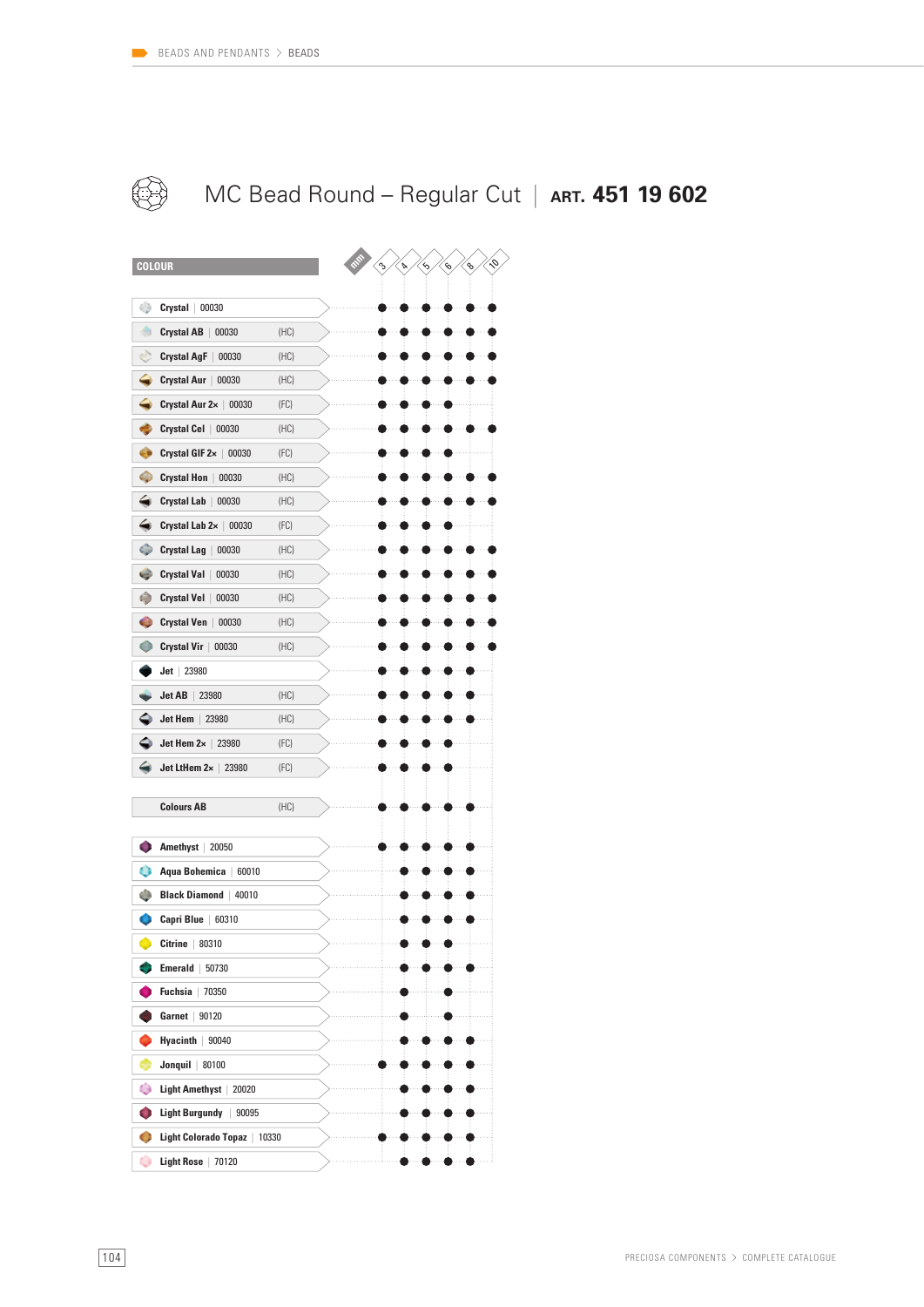



MC Bead Round – Rich Cut | **ART. 451 19 603**

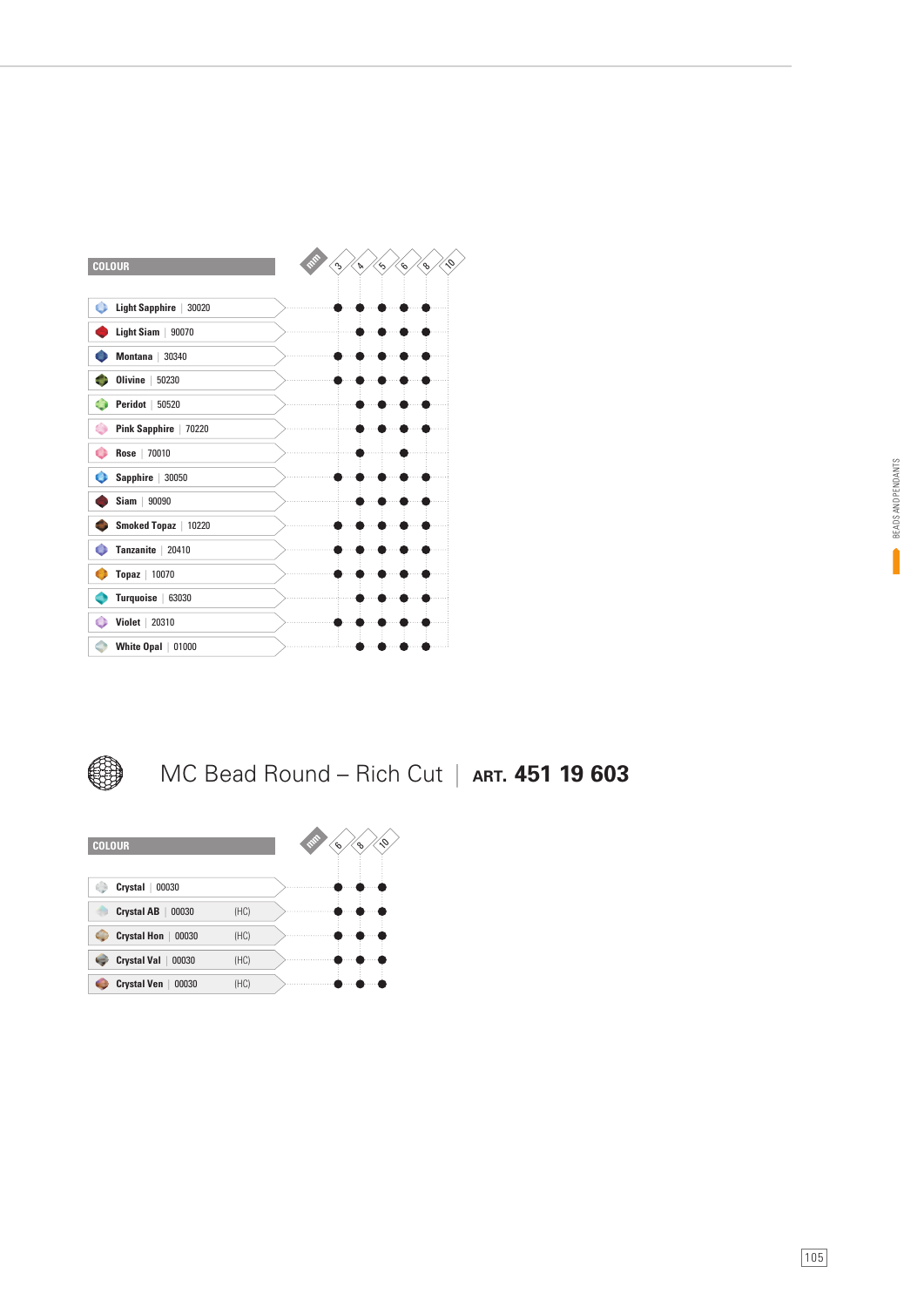

#### $\Leftrightarrow$ MC Bead Rondell | **ART. 451 69 302**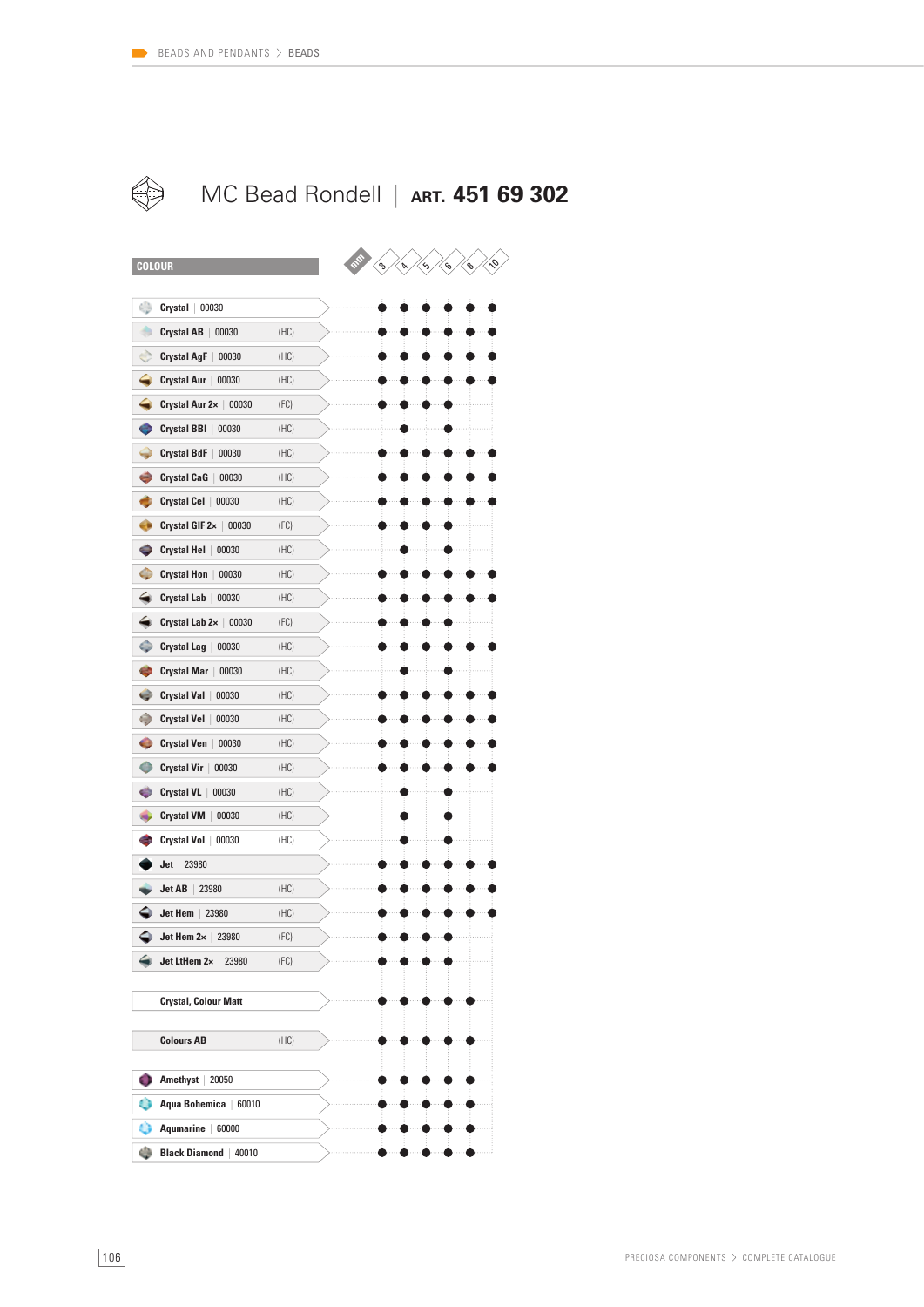| <b>COLOUR</b>                     | Ģ<br>$\hat{\mathcal{C}}$<br>$\triangleright$<br>্ঠ<br>$\mathcal{S}$<br>$\mathcal{S}$ |
|-----------------------------------|--------------------------------------------------------------------------------------|
|                                   |                                                                                      |
| Blue Zircon   60230               |                                                                                      |
| Capri Blue   60310                |                                                                                      |
| $Citrine$ 80310                   |                                                                                      |
| Emerald   50730                   |                                                                                      |
| Fuchsia<br>70350                  |                                                                                      |
| Garnet   90120                    |                                                                                      |
| Hyacinth   90040                  |                                                                                      |
| Jonquil $ 80100$                  |                                                                                      |
| ۵<br>Light Amethyst   20020       |                                                                                      |
| O<br>Light Burgundy   90095       |                                                                                      |
| o<br>Light Colorado Topaz   10330 |                                                                                      |
| ۰<br>Light Rose   70120           |                                                                                      |
| ô                                 |                                                                                      |
| Light Sapphire   30020            |                                                                                      |
| Light Siam   90070                |                                                                                      |
| Montana   30340                   |                                                                                      |
| Olivine<br>50230                  |                                                                                      |
| ۰<br><b>Peridot</b>   50520       |                                                                                      |
| ۰<br>Pink Sapphire   70220        |                                                                                      |
| o<br>Rose   70010                 |                                                                                      |
| е<br>Sapphire  <br>30050          |                                                                                      |
| Siam<br>90090                     |                                                                                      |
| Smoked Topaz   10220              |                                                                                      |
| Sun<br>90310                      |                                                                                      |
| o<br>Tanzanite   20410            |                                                                                      |
| <b>Topaz</b>   10070              |                                                                                      |
| <b>Turquoise</b><br>63030         |                                                                                      |
| o<br><b>Violet</b>   20310        |                                                                                      |
| Ó<br>White $Opal$   01000         |                                                                                      |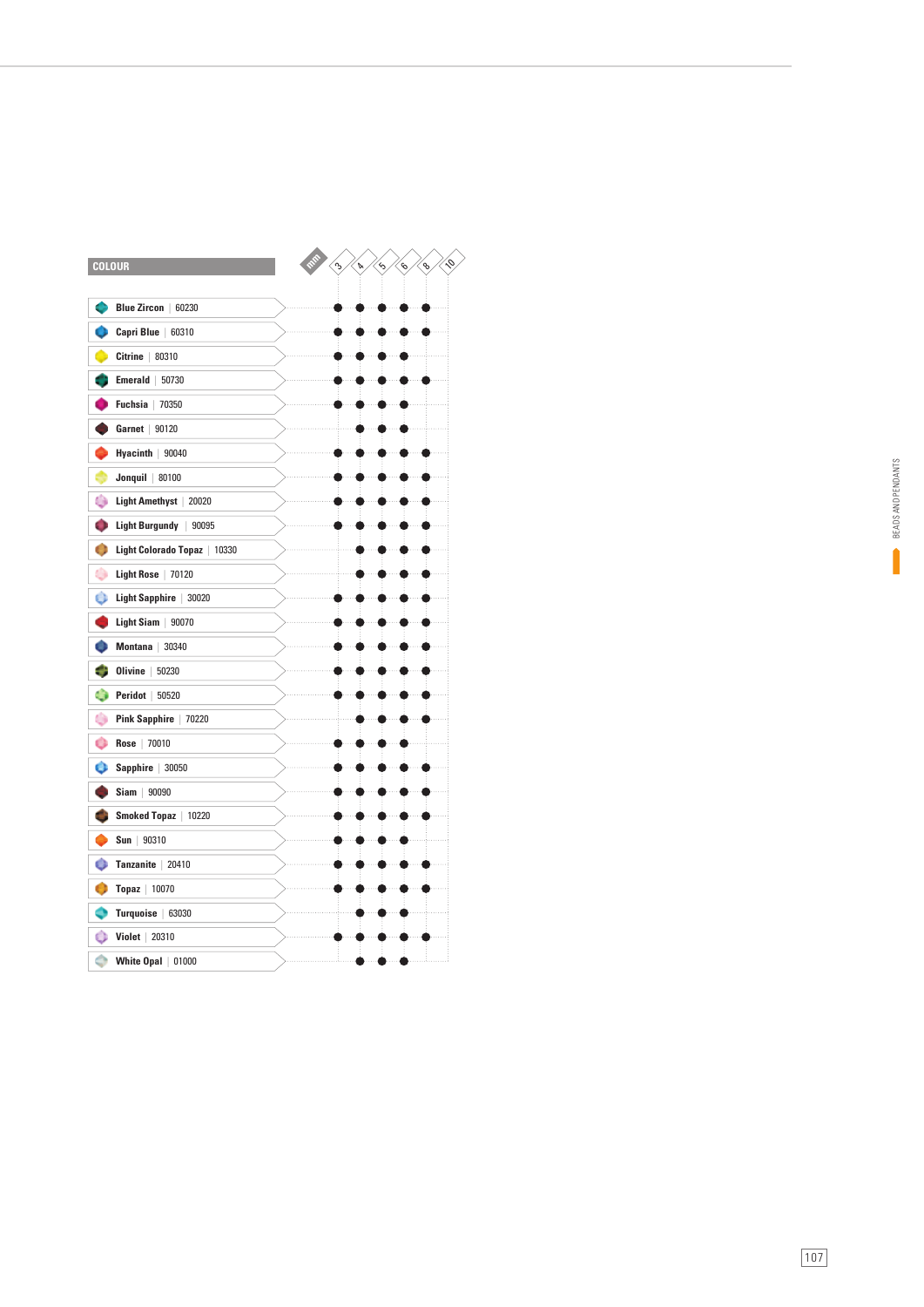





### MC Bead Olive | **ART. 451 29 901**

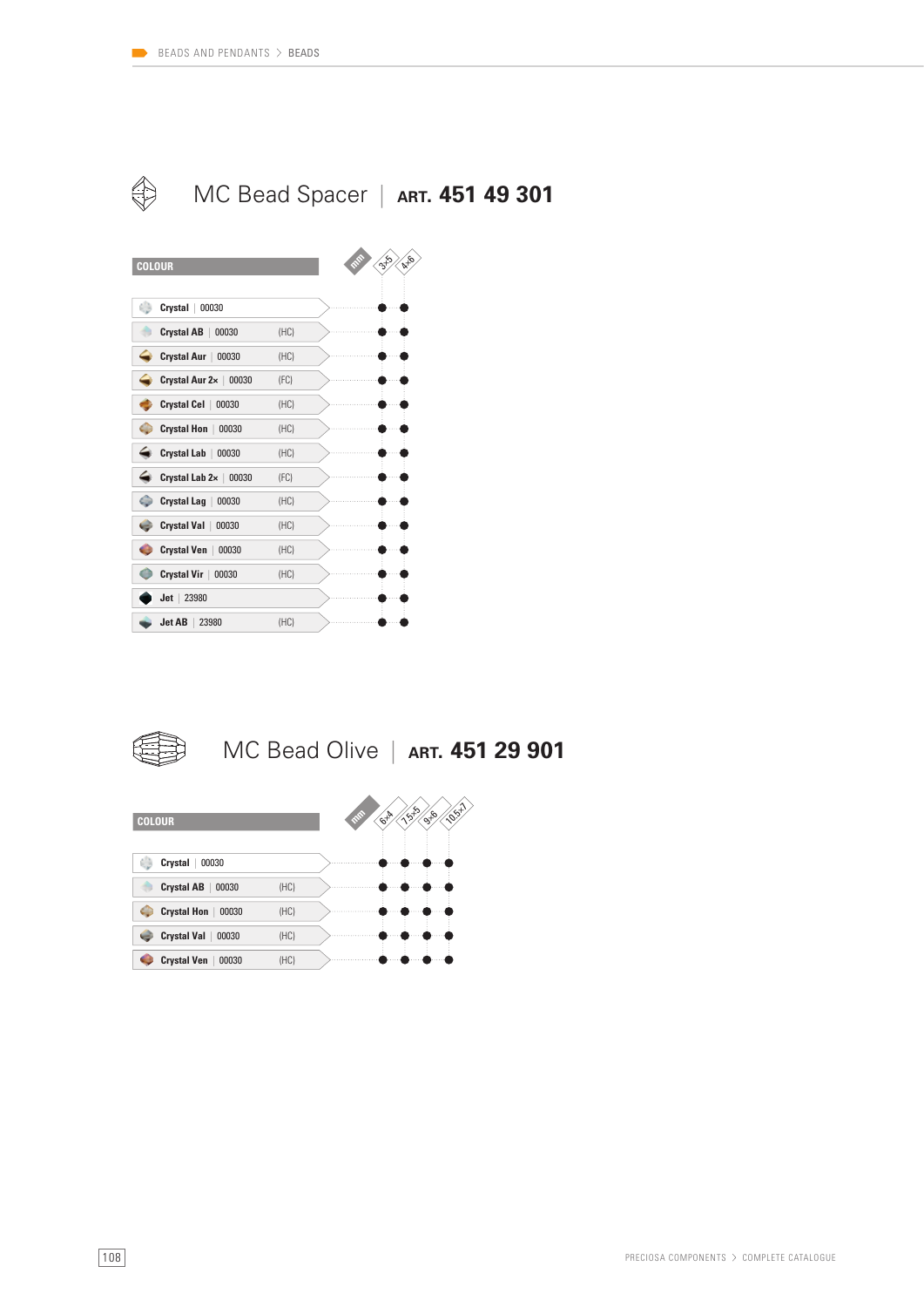

### MC Bead Bellatrix | **ART. 451 19 002**

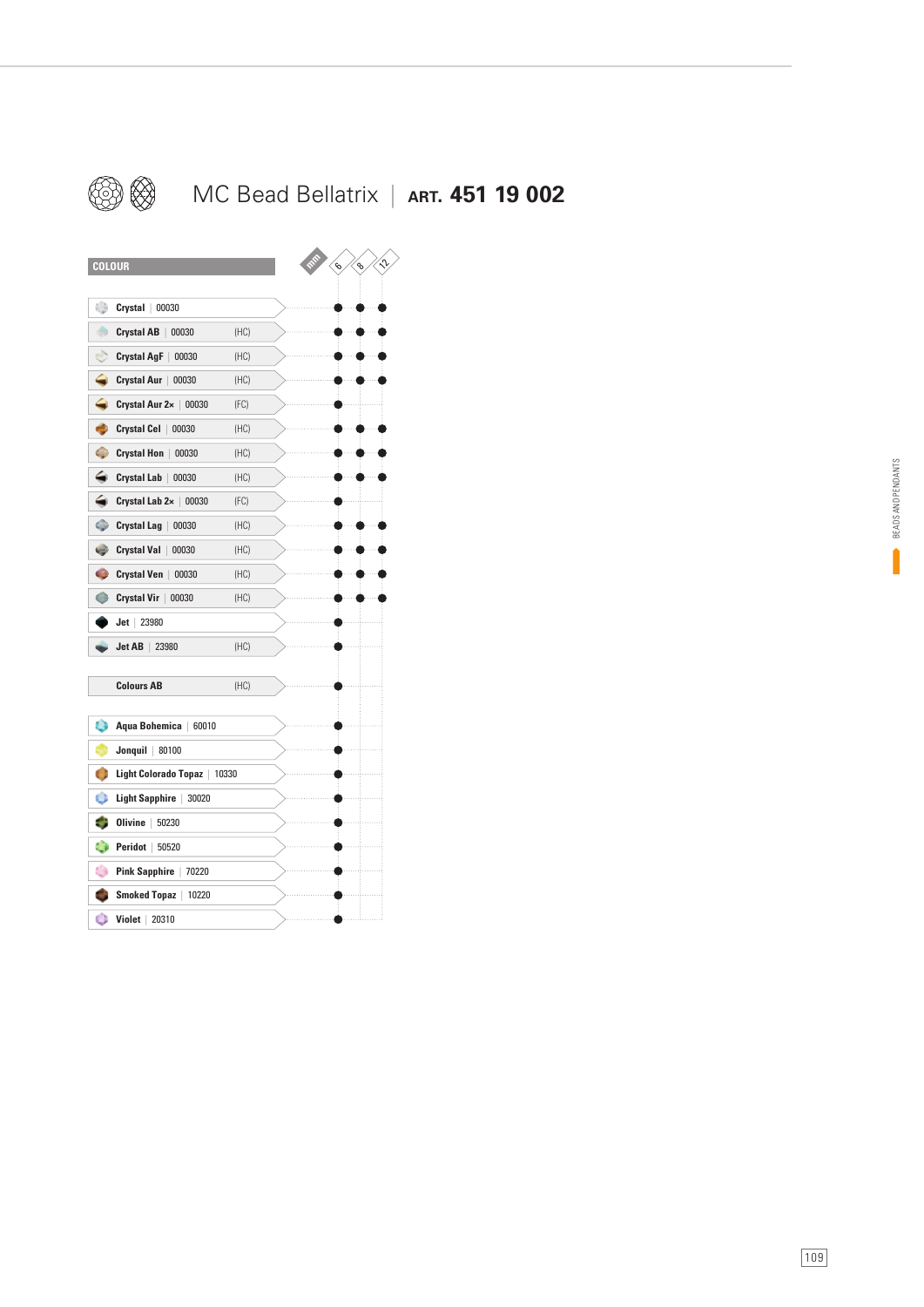



### MC Bead Oat 301 | **ART. 451 52 301**

| <b>COLOUR</b>               |      | 1556<br><b>RAW</b> |
|-----------------------------|------|--------------------|
| <b>Crystal</b><br>00030     |      |                    |
| Crystal AB<br>00030         | (HC) |                    |
| <b>Crystal Hon</b><br>00030 | (HC) |                    |
| Crystal Val<br>00030        | (HC) |                    |
| Crystal Ven<br>00030        | (HC) |                    |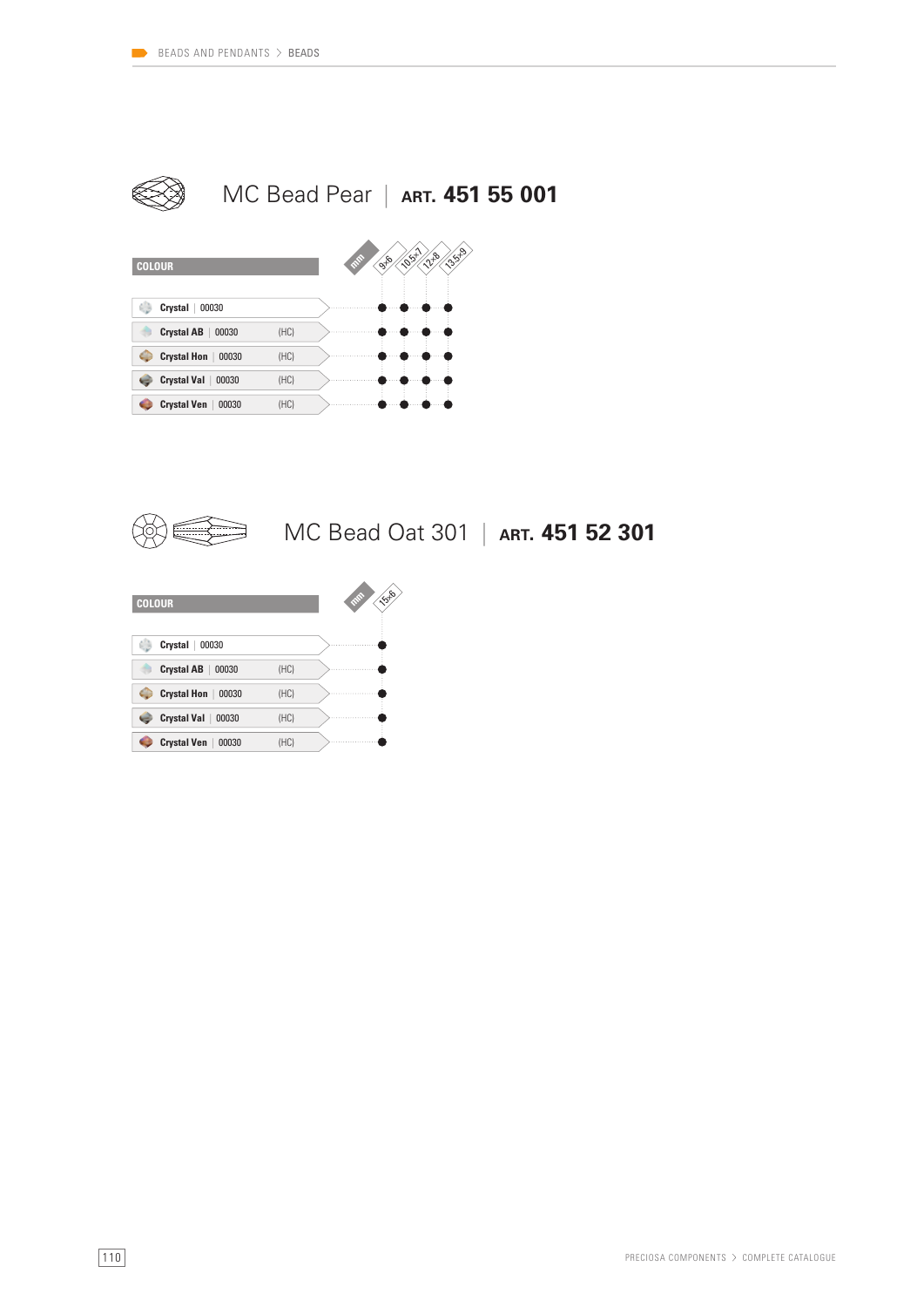# Packing and weight

#### Size Packing MC Bead Round – Regular Cut | **ART. 451 19 602**

| Size      | Packing<br>unit | Number of<br>stones in<br>packing unit | Number of<br>stones in<br>standard<br>box | Average<br>weight of<br>standard box<br>(Crystal) |
|-----------|-----------------|----------------------------------------|-------------------------------------------|---------------------------------------------------|
| <b>MM</b> | <b>TYPE</b>     | GROSS                                  | GROSS                                     | GRAM                                              |
| 3         | <b>ENVELOPE</b> | 5                                      | 260                                       | 2,450                                             |
| 4         | <b>ENVELOPE</b> | 5                                      | 160                                       | 2,700                                             |
| 5         | <b>ENVELOPE</b> | 4                                      | 100                                       | 3,000                                             |
| 6         | <b>ENVELOPE</b> | 2                                      | 50                                        | 2,600                                             |
| 8         | CASSETTE        |                                        | 16                                        | 2,300                                             |
| 10        | CASSETTE        |                                        | 10                                        | 2,250                                             |

#### MC Bead Round – Rich Cut | **ART. 451 19 603**

|           | Size | Packing<br>unit | Number of<br>stones in<br>packing unit | Number of<br>stones in<br>standard | Average<br>weight of<br>standard box |
|-----------|------|-----------------|----------------------------------------|------------------------------------|--------------------------------------|
|           |      |                 |                                        | hox                                | (Crystal)                            |
| <b>MM</b> |      | <b>TYPE</b>     | GROSS                                  | GROSS                              | GRAM                                 |
| 6         |      | <b>ENVELOPE</b> | 2                                      | 50                                 | 2,850                                |
| 8         |      | CASSETTE        |                                        | 16                                 | 2.600                                |
| 10        |      | CASSETTE        |                                        | 10                                 | 2.300                                |

#### MC Bead Rondell | **ART. 451 69 302**

| Size      | Packing<br>unit  | Number of<br>stones in<br>packing unit | Number of<br>stones in<br>standard<br>box | Average<br>weight of<br>standard box<br>(Crystal) |
|-----------|------------------|----------------------------------------|-------------------------------------------|---------------------------------------------------|
| <b>MM</b> | <b>TYPE</b>      | GROSS                                  | GROSS                                     | GRAM                                              |
| 3         | <b>ENVELOPE</b>  | 10                                     | 500                                       | 2,100                                             |
| 4         | <b>ENVELOPE</b>  | 5                                      | 200                                       | 2,250                                             |
| 5         | <b>FNVFI OPF</b> | 4                                      | 100                                       | 2,300                                             |
| 6         | <b>FNVFI OPF</b> | 2                                      | 60                                        | 2,350                                             |
| 8         | CASSETTE         |                                        | 16                                        | 1,900                                             |
| 10        | CASSETTE         |                                        | 10                                        | 1.700                                             |

#### MC Bead Spacer | **ART. 451 49 301**

| Size        | Packing<br>unit  | Number of<br>stones in<br>packing unit | Number of<br>stones in<br>standard<br>box | Average<br>weight of<br>standard box<br>(Crystal) |
|-------------|------------------|----------------------------------------|-------------------------------------------|---------------------------------------------------|
| <b>MM</b>   | <b>TYPE</b>      | GROSS                                  | GROSS                                     | GRAM                                              |
| $3\times5$  | <b>ENVELOPE</b>  | 5                                      | 150                                       | 2,400                                             |
| $4\times 6$ | <b>FNVFI OPF</b> |                                        | 100                                       | 2.450                                             |

#### MC Bead Bellatrix | **ART. 451 19 002**

| Size            | Packing<br>unit  | Number of<br>stones in<br>packing unit | Number of<br>stones in<br>standard<br>box | Average<br>weight of<br>standard box<br>(Crystal) |
|-----------------|------------------|----------------------------------------|-------------------------------------------|---------------------------------------------------|
| <b>MM</b>       | <b>TYPE</b>      | GROSS                                  | GROSS                                     | GRAM                                              |
| $6\overline{6}$ | <b>FNVFI OPF</b> |                                        | 70                                        | 2,750                                             |
| 8               | CASSFTTF         |                                        | 16                                        | 1.800                                             |
| 12              | CASSETTE         |                                        | 10                                        | 3.100                                             |

#### MC Bead Olive | **ART. 451 29 901**

| Size            | Packing<br>unit  | Number of<br>stones in<br>packing unit | Number of<br>stones in<br>standard<br>hox | Average<br>weight of<br>standard box<br>(Crystal) |
|-----------------|------------------|----------------------------------------|-------------------------------------------|---------------------------------------------------|
| <b>MM</b>       | <b>TYPE</b>      | GROSS                                  | GROSS                                     | GRAM                                              |
| 6x4             | <b>ENVELOPE</b>  | 4                                      | 100                                       | 1,850                                             |
| $7.5\times 5$   | <b>FNVFI OPF</b> |                                        | 40                                        | 1.600                                             |
| $9\times 6$     | CASSETTE         |                                        | 16                                        | 1.350                                             |
| $10.5 \times 7$ | CASSETTE         |                                        | 16                                        | 1.900                                             |

#### MC Bead Pear | **ART. 451 55 001**

| Size            | Packing<br>unit | Number of<br>stones in<br>packing unit | Number of<br>stones in<br>standard<br>hox | Average<br>weight of<br>standard box<br>(Crystal) |
|-----------------|-----------------|----------------------------------------|-------------------------------------------|---------------------------------------------------|
| <b>MM</b>       | <b>TYPE</b>     | GROSS                                  | GROSS                                     | GRAM                                              |
| $9\times 6$     | CASSETTE        |                                        | 16                                        | 1.450                                             |
| $10.5 \times 7$ | CASSFTTF        |                                        | 16                                        | 1.900                                             |
| $12\times8$     | CASSETTE        |                                        | 8                                         | 1.500                                             |
| $13.5 \times 9$ | CASSFTTF        |                                        | 8                                         | 1.850                                             |

#### MC Bead Oat 301 | **ART. 451 52 301**

| Size         | Packing<br>unit | Number of<br>stones in<br>packing unit | Number of<br>stones in<br>standard<br>box | Average<br>weight of<br>standard box<br>(Crystal) |
|--------------|-----------------|----------------------------------------|-------------------------------------------|---------------------------------------------------|
| <b>MM</b>    | <b>TYPE</b>     | GROSS                                  | GROSS                                     | GRAM                                              |
| $15\times 6$ | CASSETTE        | ⅓                                      | 10                                        | 1,450                                             |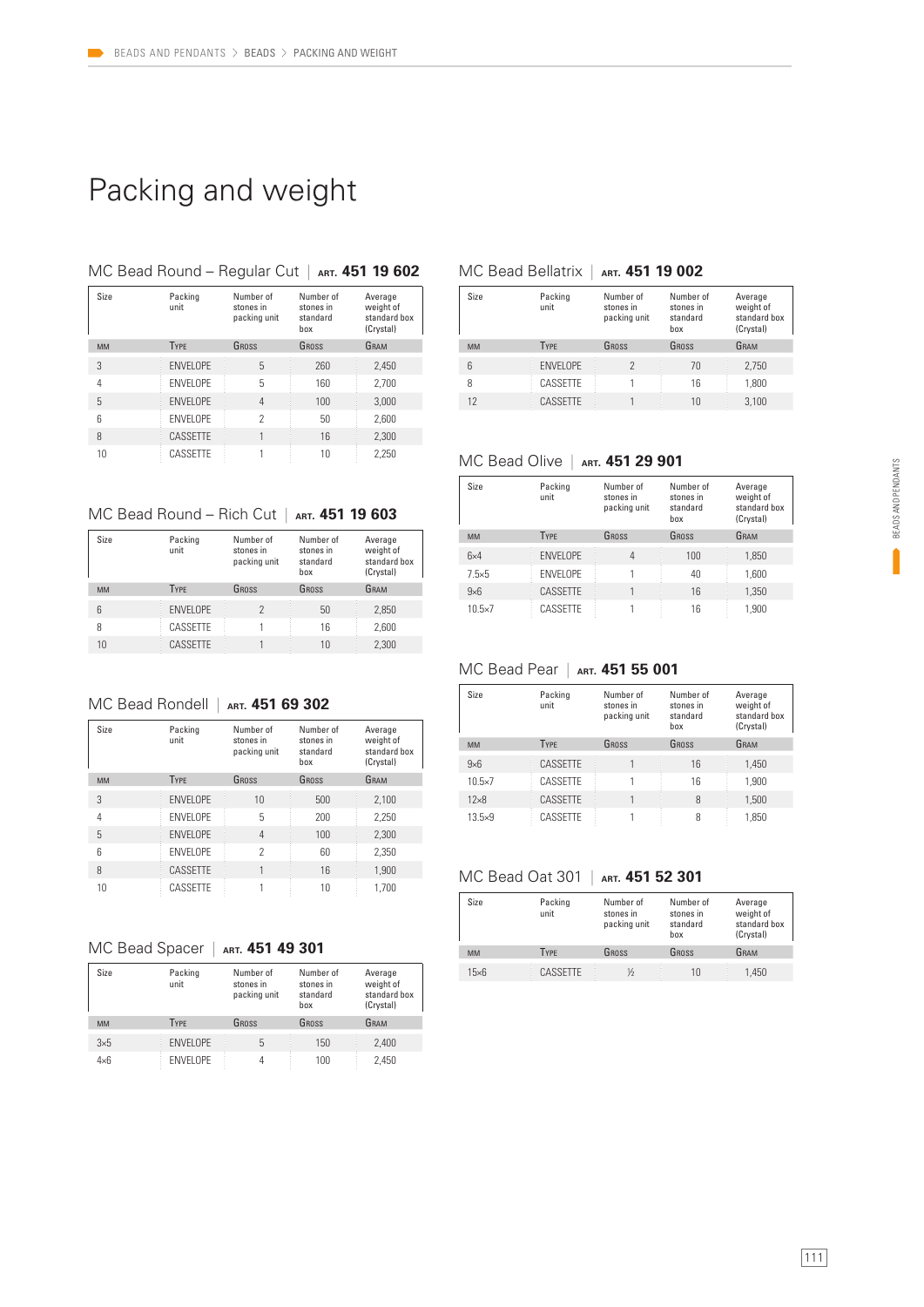# Sizes of Beads

### BEADS

MC Bead Round – Regular Cut ART. 451 19 602

MC Bead Round – Rich Cut ART. 451 19 603

MC Bead Rondell ART. 451 69 302

MC Bead Spacer ART. 451 49 301

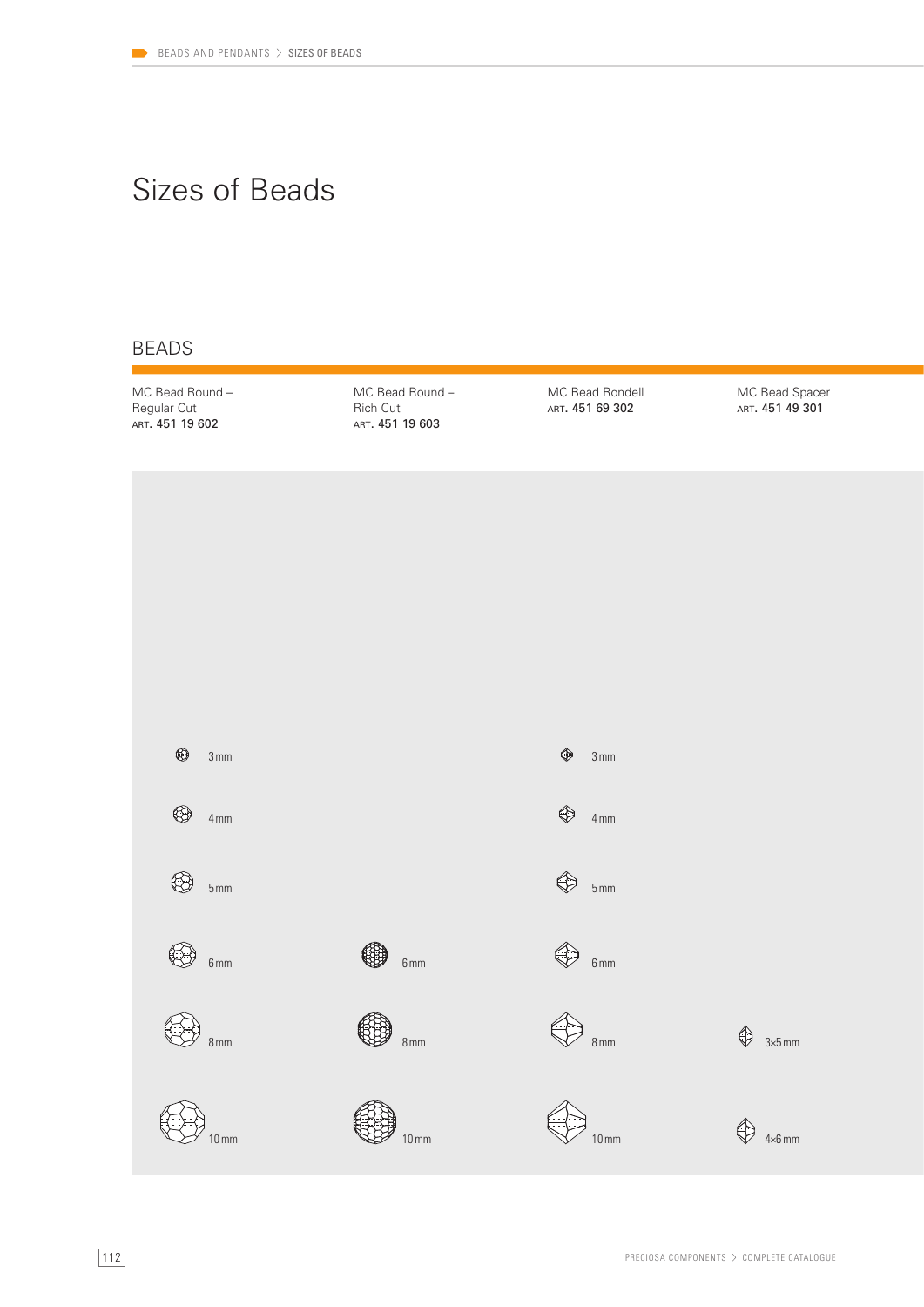MC Bead Bellatrix ART. 451 19 002

12 mm

 $\bigotimes_{8 \text{mm}}$ 

 $\bigotimes$  6mm

MC Bead Olive ART. 451 29 901 MC Bead Pear ART. 451 55 001 MC Bead Oat 301 ART. 451 52 301

> BEADS AND PENDANTS BEADS AND PENDANTS



15×6 mm

 $6 \times 4 \text{ mm}$ 

 $\bigoplus$  7.5×5 mm

 $\bigoplus$  10.5×7 mm

 $\bigoplus$  9×6 mm





**SIP** 









13.5×9 mm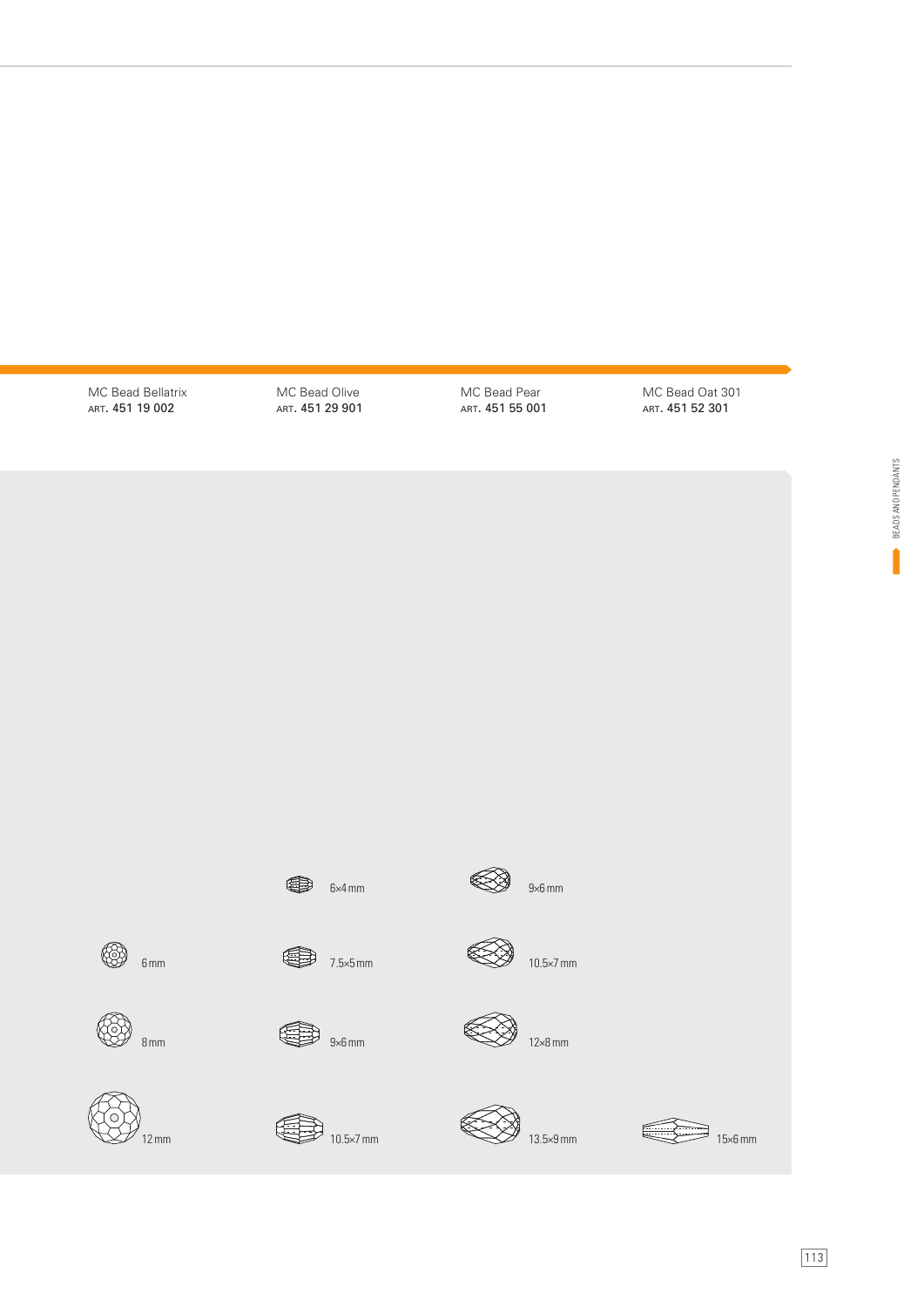# Pendants

 Our geometrically precise cuts of larger stones guarantee optimal dispersion of light and brilliance. MC Pendants can be strung together with other MC Beads or can be used in combination with Preciosa Nacre Pearls. They can also be sewn on individually, depending on one´s imagination.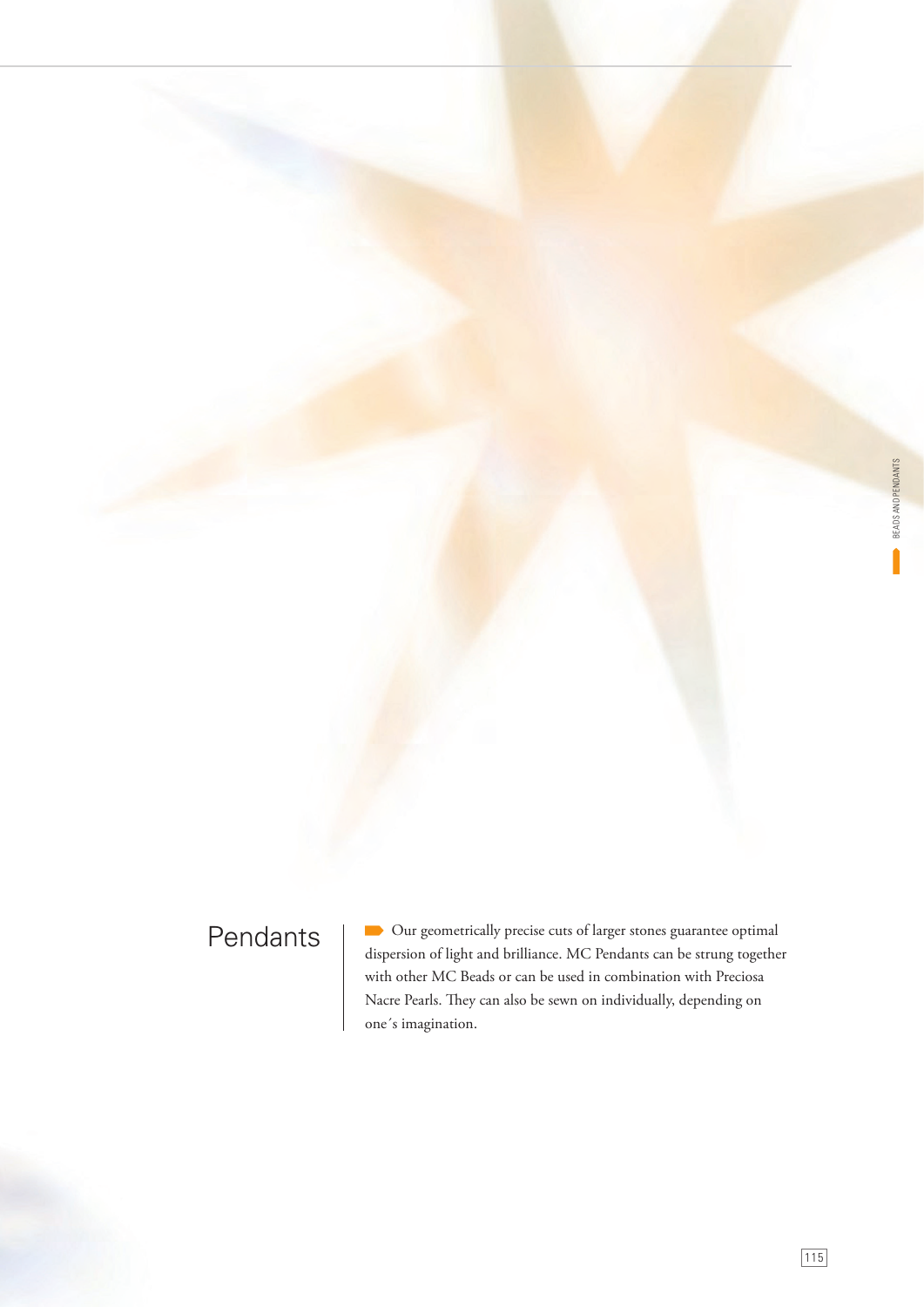## **Overview**

### PENDANTS

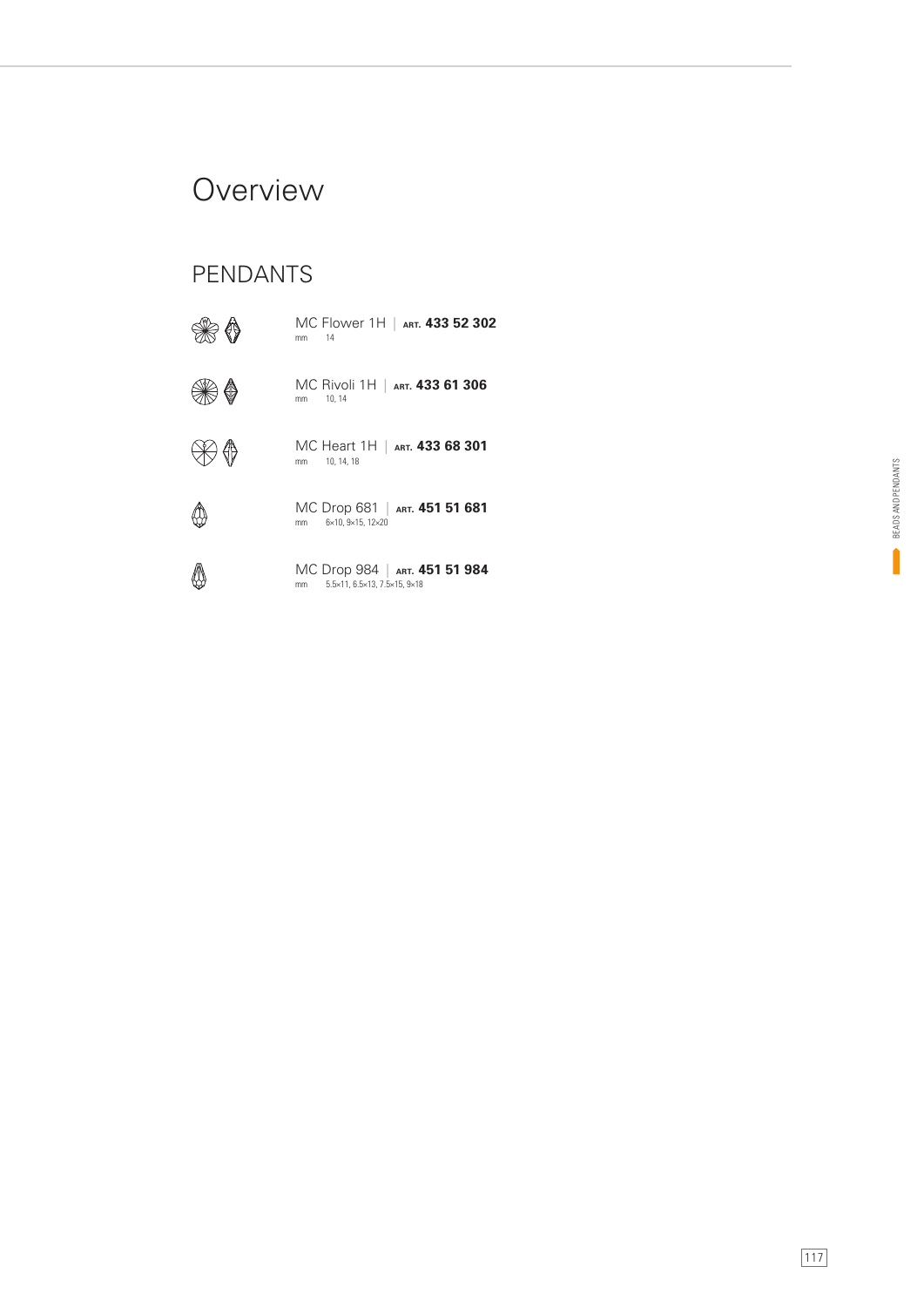



**Crystal Hon** | 00030 (HC) **Crystal Lab** | 00030 (HC) **Crystal Lag** | 00030 (HC) **Crystal Val** | 00030 (HC) **Crystal Vel** | 00030 (HC) **Crystal Ven** | 00030 (HC) **Crystal Vir** | 00030 (HC)

### MC Rivoli 1H | **ART. 433 61 306**

| <b>COLOUR</b>                    |       |
|----------------------------------|-------|
|                                  |       |
| ۲<br>Crystal<br>00030            | (A/U) |
| <b>Crystal AB</b><br>00030       | (HC)  |
| <b>Crystal AgF</b><br>00030      | (HC)  |
| <b>Crystal Aur</b><br>00030      | (HC)  |
| <b>Crystal BdF</b><br>00030      | (HC)  |
| <b>Crystal CaG</b><br>00030      | (HC)  |
| <b>Crystal Cel</b><br>00030      | (HC)  |
| <b>Crystal Hon</b><br>00030      | (HC)  |
| <b>Crystal Lab</b><br>00030      | (HC)  |
| G<br><b>Crystal Lag</b><br>00030 | (HC)  |
| <b>Crystal Val</b><br>00030      | (HC)  |
| <b>Crystal Vel</b><br>00030      | (HC)  |
| <b>Crystal Ven</b><br>00030      | (HC)  |
| <b>Crystal Vir</b><br>00030      | (HC)  |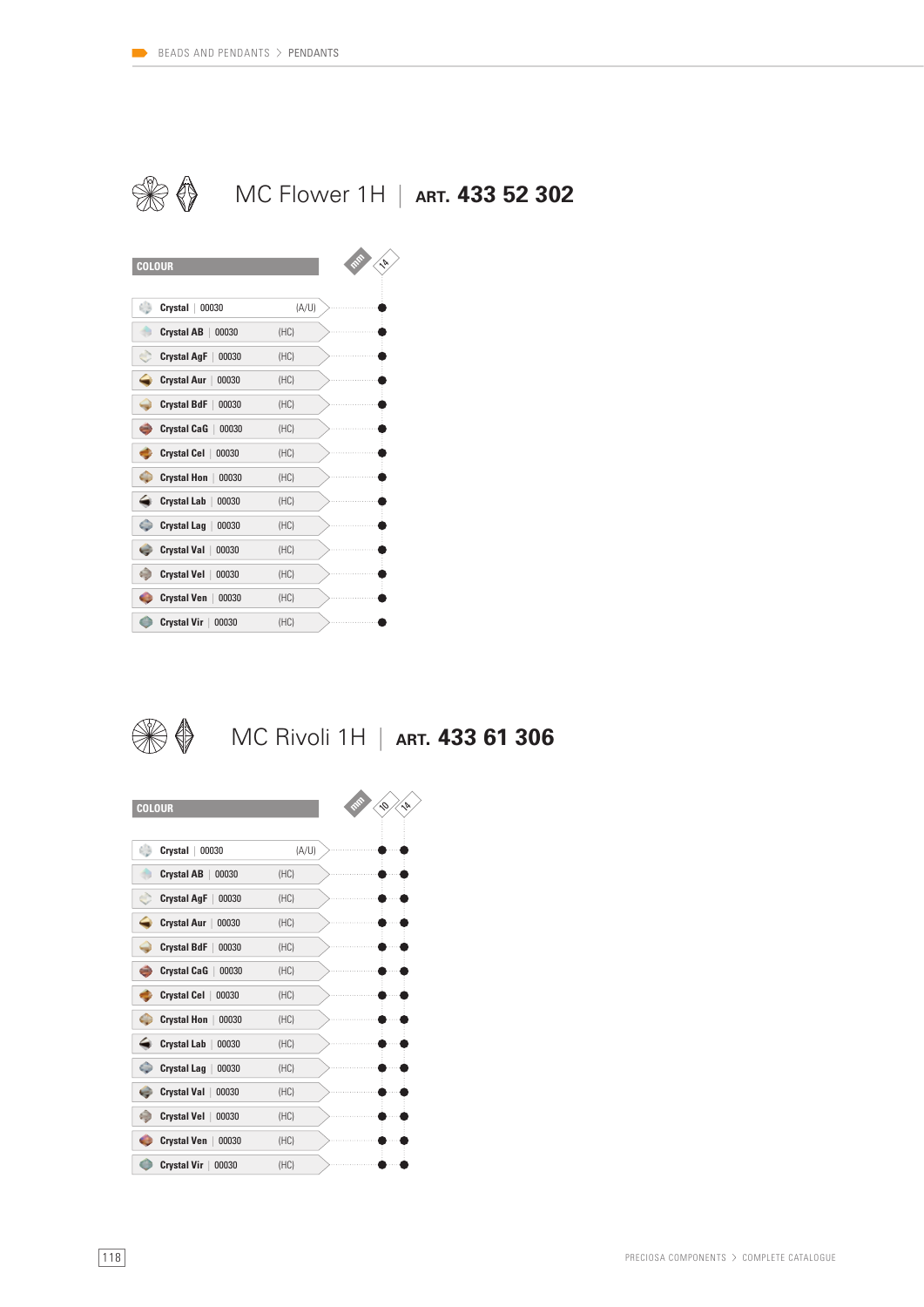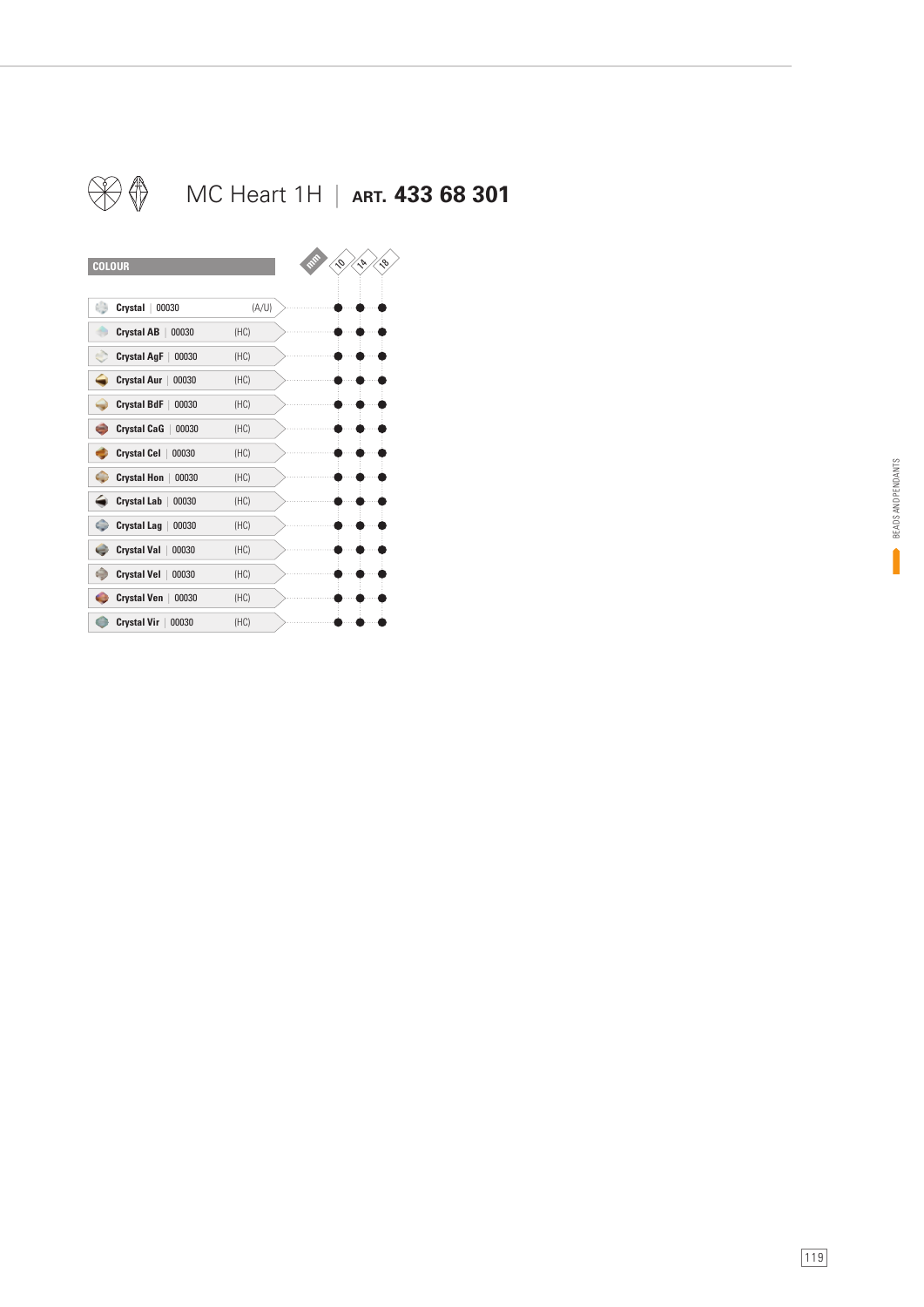

| <b>COLOUR</b>                            |       | 1220<br>6710<br><b>9719</b> |
|------------------------------------------|-------|-----------------------------|
|                                          |       |                             |
| ۰<br>$Crystal$ 00030                     |       |                             |
| ۰<br><b>Crystal AB</b><br>00030          | (HC)  |                             |
| Ò<br><b>Crystal AgF</b><br>00030         | (HC)  |                             |
| ◒<br>Crystal Aur  <br>00030              | (HC)  |                             |
| 0<br><b>Crystal BdF</b><br>00030         | (HC)  |                             |
| e<br><b>Crystal CaG</b><br>00030         | (HC)  |                             |
| ۰<br><b>Crystal Cel</b><br>00030         | (HC)  |                             |
| Ф<br><b>Crystal Hon</b><br>00030         | (HC)  |                             |
| ⇔<br><b>Crystal Lab</b><br>00030         | (HC)  |                             |
| 0<br><b>Crystal Lag</b><br>00030         | (HC)  |                             |
| <b>Crystal Val</b><br>00030<br>c         | (HC)  |                             |
| ۲<br><b>Crystal Vel</b><br>00030         | (HC)  |                             |
| $\bullet$<br><b>Crystal Ven</b><br>00030 | (HC)  |                             |
| o<br>Crystal Vir<br>00030                | (HC)  |                             |
| $Jet$   23980                            |       |                             |
| Jet AB<br>23980                          | (HC)  |                             |
| <b>Colours AB</b>                        |       |                             |
|                                          | (HC)  |                             |
| C)<br>Amethyst  <br>20050                |       |                             |
| ٥<br>Aqua Bohemica<br>60010              |       |                             |
| ۵<br><b>Black Diamond</b><br>40010       |       |                             |
| ٥<br><b>Light Amethyst</b><br>20020      |       |                             |
| 0<br><b>Light Burgundy</b><br>90095      |       |                             |
| G<br>Light Colorado Topaz                | 10330 |                             |
| ۰<br>70120<br>Light Rose                 |       |                             |
| Ó<br>Light Sapphire<br>30020             |       |                             |
| Light Siam<br>90070                      |       |                             |
| ۰<br><b>Peridot</b>   50520              |       |                             |
| ۰<br>Pink Sapphire   70220               |       |                             |
| $\bullet$ Sapphire   30050               |       |                             |
| $Siam$ 90090                             |       |                             |
| <b>Card</b><br>Smoked Topaz   10220      |       |                             |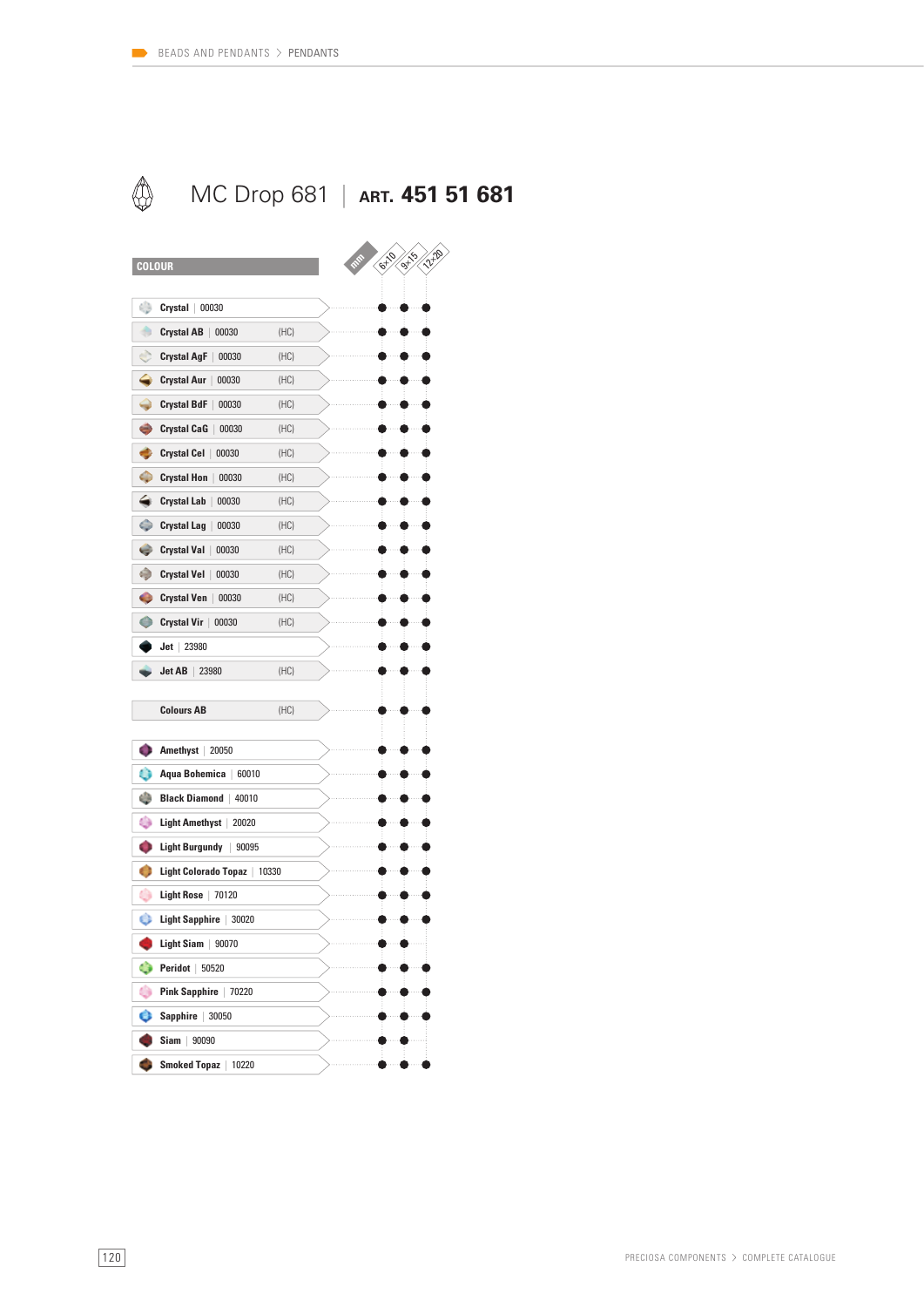

BEADS AND PENDANTS BEADS AND PENDANTS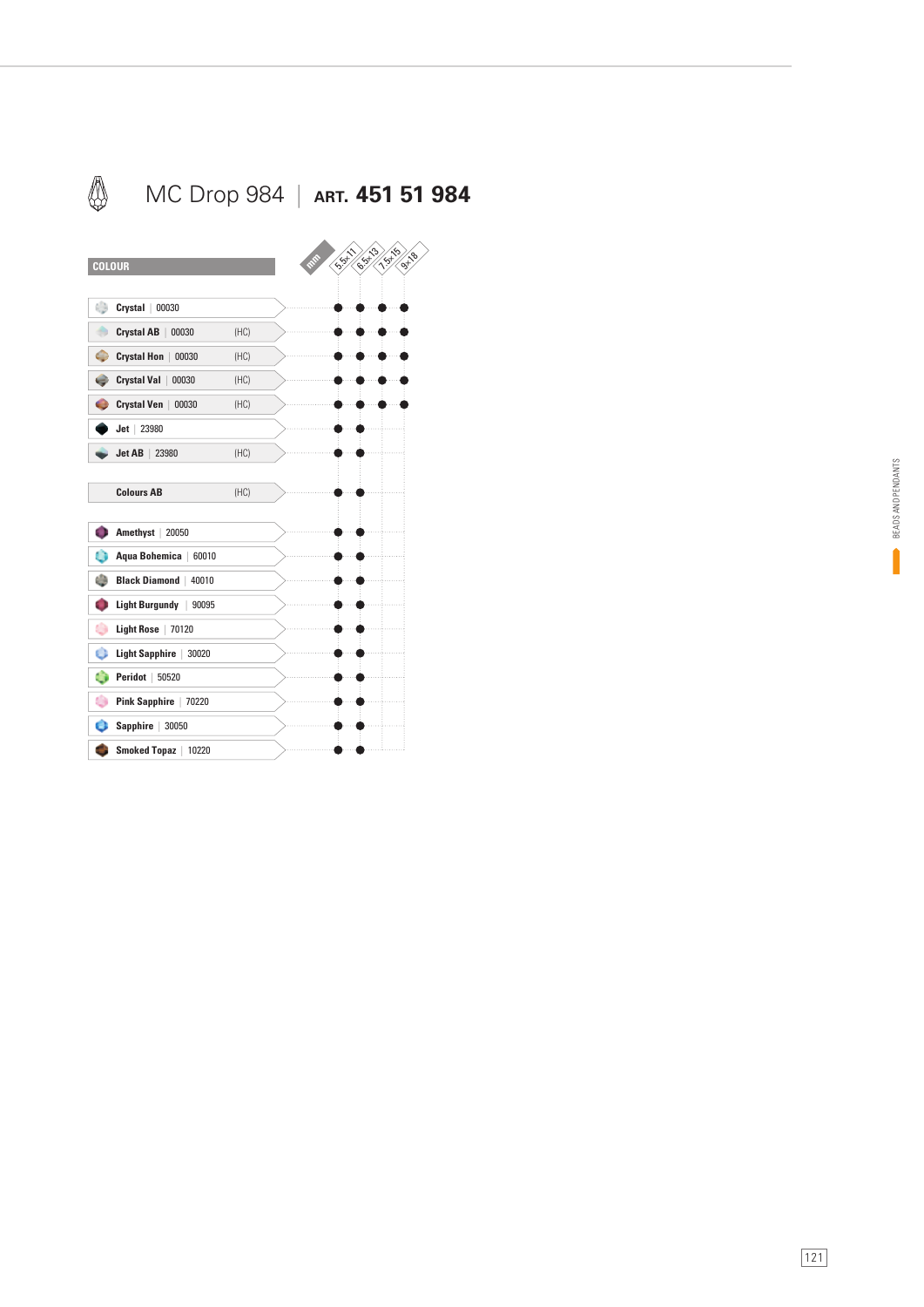# Packing and weight

#### MC Flower 1H | **ART. 433 52 302**

| Size      | Packing<br>unit | Number of<br>stones in<br>packing unit | Number of<br>stones in<br>standard<br>box | Average<br>weight of<br>standard box<br>(Crystal) |
|-----------|-----------------|----------------------------------------|-------------------------------------------|---------------------------------------------------|
| <b>MM</b> | <b>TYPE</b>     | GROSS                                  | GROSS                                     | GRAM                                              |
| 14        | CASSETTE        | ⅓                                      |                                           | 1.750                                             |

#### MC Rivoli 1H | **ART. 433 61 306**

| Size      | Packing<br>unit | Number of<br>stones in<br>packing unit | Number of<br>stones in<br>standard<br>box | Average<br>weight of<br>standard box<br>(Crystal) |
|-----------|-----------------|----------------------------------------|-------------------------------------------|---------------------------------------------------|
| <b>MM</b> | <b>TYPE</b>     | GROSS                                  | GROSS                                     | GRAM                                              |
| 10        | CASSETTE        |                                        | 20                                        | 2,100                                             |
| 14        | CASSETTE        |                                        |                                           | 2.000                                             |

#### MC Heart 1H | **ART. 433 68 301**

| Size      | Packing<br>unit | Number of<br>stones in<br>packing unit | Number of<br>stones in<br>standard<br>hox | Average<br>weight of<br>standard box<br>(Crystal) |
|-----------|-----------------|----------------------------------------|-------------------------------------------|---------------------------------------------------|
| <b>MM</b> | <b>TYPE</b>     | GROSS                                  | GROSS                                     | GRAM                                              |
| 10        | CASSETTE        |                                        | 16                                        | 1,900                                             |
| 14        | CASSETTE        | ⅓                                      | 6                                         | 1.850                                             |
| 18        | CASSETTE        | 1/2                                    | 5                                         | 2.750                                             |

#### MC Drop 681 | **ART. 451 51 681**

| Size         | Packing<br>unit | Number of<br>stones in<br>packing unit | Number of<br>stones in<br>standard<br>hox | Average<br>weight of<br>standard box<br>(Crystal) |
|--------------|-----------------|----------------------------------------|-------------------------------------------|---------------------------------------------------|
| <b>MM</b>    | <b>TYPE</b>     | GROSS                                  | GROSS                                     | GRAM                                              |
| $6\times10$  | CASSETTE        |                                        | 16                                        | 1.400                                             |
| $9\times15$  | CASSETTE        |                                        | 8                                         | 1.700                                             |
| $12\times20$ | CASSETTE        | $\frac{1}{2}$                          | 4                                         | 2.050                                             |

#### MC Drop 984 | **ART. 451 51 984**

| Size            | Packing<br>unit | Number of<br>stones in<br>packing unit | Number of<br>stones in<br>standard<br>hox | Average<br>weight of<br>standard box<br>(Crystal) |
|-----------------|-----------------|----------------------------------------|-------------------------------------------|---------------------------------------------------|
| <b>MM</b>       | <b>TYPE</b>     | GROSS                                  | GROSS                                     | GRAM                                              |
| $5.5 \times 11$ | CASSETTE        |                                        | 16                                        | 1.300                                             |
| $6.5 \times 13$ | CASSETTE        |                                        | 12                                        | 1,750                                             |
| $7.5 \times 15$ | CASSETTE        |                                        | 8                                         | 1.400                                             |
| $9\times18$     | CASSETTE        |                                        | 8                                         | 2.200                                             |